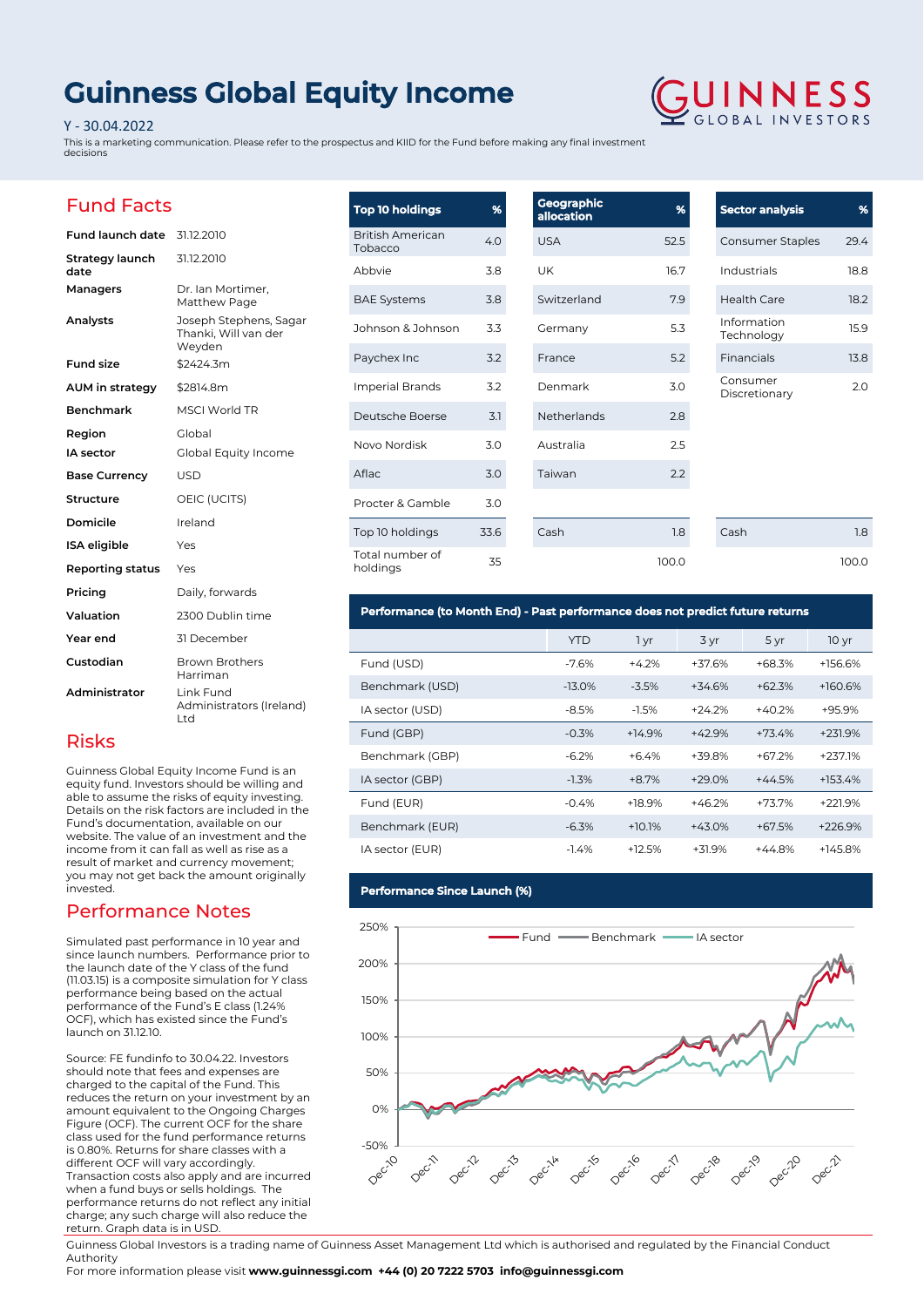# **Guinness Global Equity Income**

Continued

## Fund Profile

### **Aim**

Income and long-term capital growth

#### **Investment Case**

Provides global exposure to dividend paying companies. Dividend payers outperform in the long term, dividend growers even more so. Dividend paying companies can protect against inflation over the long term.

#### **Process**

Starting point is quality, not yield. Focus on companies generating persistently high returns on capital over the last decade.

#### **Portfolio**

Concentrated equally-weighted portfolio of 35 stocks, which reduces stock specific risk and instils a strong sell discipline. Low turnover; minimum \$1bn market cap; no benchmark-driven constraints on sector and regional weightings.

#### **Investment Policy**

An equity fund investing primarily in global equities which provide a yield above the yield of the benchmark (MSCI World Index).

The Fund is actively managed and uses the MSCI World Index as a comparator benchmark only.

## **Share classes** Class Currency Acc/Dist OCF Maximum Initial Charge ISIN Bloomberg Y EUR Acc EUR Acc 0.80% 5% IE00BVYPNZ31 GUGYEUA ID Y EUR Dist EUR Dist 0.80% 5% IE00BVYPP024 GUGYEUD ID Y GBP Acc GBP Acc 0.80% 5% IE00BVYPNY24 GUGYGBA ID Y GBP Dist GBP Dist 0.80% 5% IE00BVYPP131 GUGYGBD ID Y USD Acc USD Acc 0.80% 5% IE00BVYPNX17 GUGYUSA ID Y USD Dist USD Dist 0.80% 5% IE00BVYPP248 GUGYUSD ID

**GUINNESS** 

Other share classes at other fee structures and currencies exist. Not all share classes are registered for sale in all countries where the Fund is registered for sale.



The risk and reward indicator shows where the fund ranks in terms of its potential risk and return. The higher the rank the greater the potential reward but the greater the risk of losing money. The shaded area in the table<br>shows this fund's rank. The fund is ranked as higher risk as its price has shown high fluctuations historical This is based on how investments have performed in the past and you should note that the fund may perform differently in the future and its rank may change. Historical data may not be a reliable indicator for the future.

| Calendar Year Performance - Past performance does not predict future returns |      |      |                                                                     |      |      |      |      |      |                                        |      |
|------------------------------------------------------------------------------|------|------|---------------------------------------------------------------------|------|------|------|------|------|----------------------------------------|------|
|                                                                              | 2021 | 2020 | 2019                                                                | 2018 | 2017 | 2016 | 2015 | 2014 | 2013                                   | 2012 |
| Fund (USD)                                                                   |      |      | +22.2% +11.5% +26.0% -5.2% +20.0% +6.4% -3.4% +3.7% +28.7% +10.4%   |      |      |      |      |      |                                        |      |
| Benchmark<br>(USD)                                                           |      |      | +21.8% +15.9% +27.7% -8.7% +22.4% +7.5% -0.9% +4.9% +26.7% +15.8%   |      |      |      |      |      |                                        |      |
| IA sector (USD)                                                              |      |      | +17.6% +6.5% +23.4% -11.3% +20.8% +3.3% -4.0% +0.4% +22.7% +14.8%   |      |      |      |      |      |                                        |      |
| Fund (GBP)                                                                   |      |      | +23.3% +8.1% +21.2% +0.7% +9.6% +26.9% +2.2% +10.1% +26.3% +5.5%    |      |      |      |      |      |                                        |      |
| Benchmark<br>(GBP)                                                           |      |      | +22.9% +12.3% +22.7% -3.0% +11.8% +28.2% +4.9% +11.5% +24.3% +10.7% |      |      |      |      |      |                                        |      |
| IA sector (GBP)                                                              |      |      | +18.7% +3.3% +18.6% -5.8% +10.4% +23.2% +1.5% +6.7% +20.4% +9.7%    |      |      |      |      |      |                                        |      |
| Fund (EUR)                                                                   |      |      | +31.5% +2.3% +28.4% -0.4% +5.4% +9.6% +7.6% +18.0% +23.2% +8.7%     |      |      |      |      |      |                                        |      |
| Benchmark<br>(EUR)                                                           |      |      | +31.1% +6.3% +30.0% -4.1% +7.5% +10.7% +10.4% +19.5% +21.2% +14.1%  |      |      |      |      |      |                                        |      |
| IA sector (EUR)                                                              |      |      | +26.6% -2.3% +25.7% -6.9%                                           |      |      |      |      |      | +6.1% +6.4% +6.9% +14.4% +17.4% +13.0% |      |

Simulated past performance in 2012, 2013, 2014 and 2015 year numbers. Performance prior to the launch date of the Y class of the fund (11.03.15) is a composite simulation for Y class performance being based on the actual performance of the Fund's E class (1.24% OCF), which has existed since the Fund's launch on 31.12.10.

Guinness Global Investors is a trading name of Guinness Asset Management Ltd which is authorised and regulated by the Financial Conduct Authority